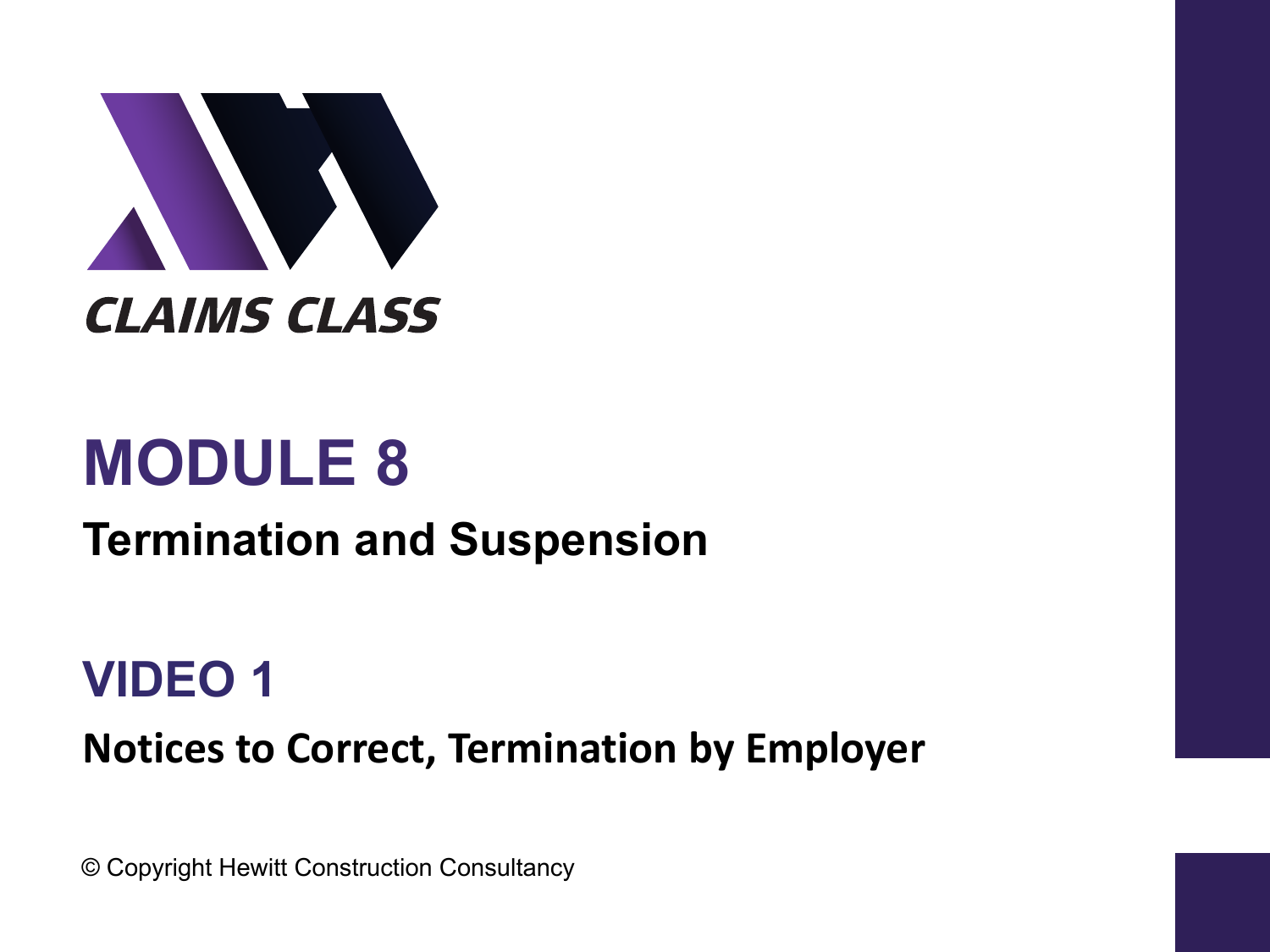### **Clause 15 – Termination by Employer 15.1 Notice to Correct**

• If the Contractor fails to carry out any obligation, the Engineer may, by notice, require the Contractor to make good the failure within a reasonable time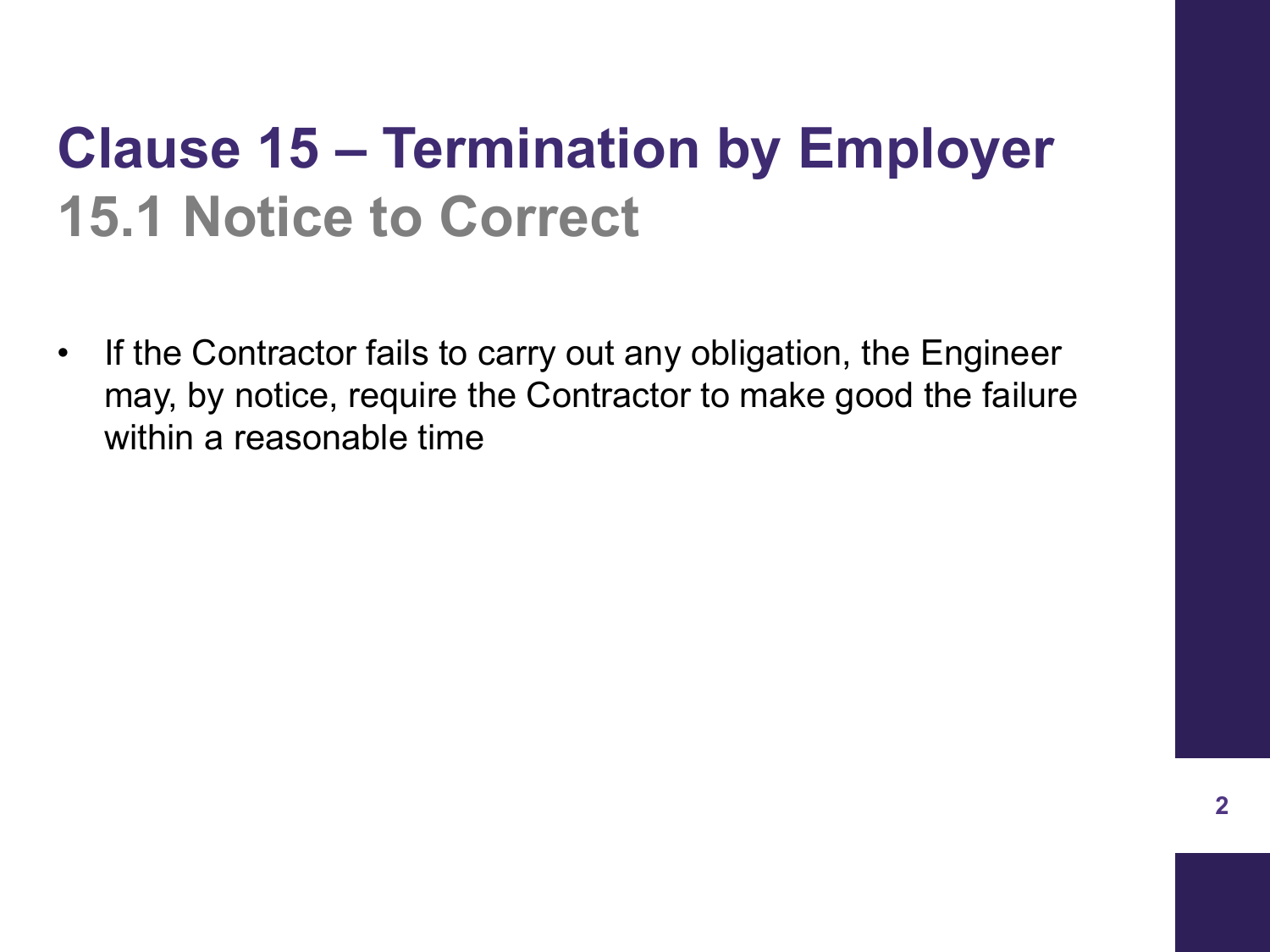- The Employer shall be entitled to terminate the Contract if the Contractor:
	- Fails to provide the Performance Security
	- Fails to comply with a notice to correct
	- Abandons the Works or demonstrates intention not to continue performance of his obligations
	- Fails to commence the Works
	- Fails to comply with a notice of rejection or requiring remedial work within 28 days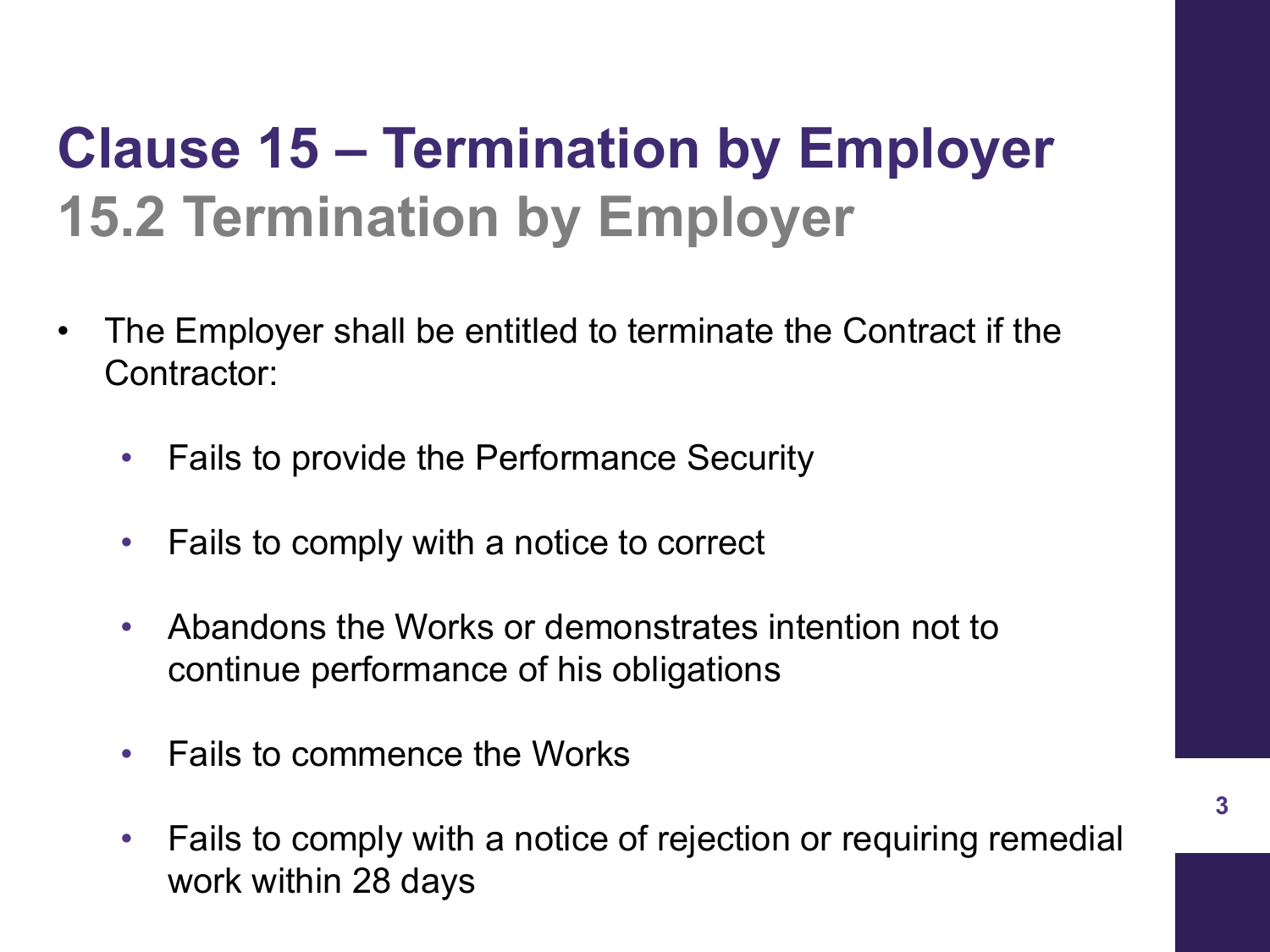- Subcontracts the whole of the Works or assigns the Contract
- Becomes bankrupt or insolvent, goes into liquidation, has a receiving or administration order made against him
- Gives or offers any bribe, gift, gratuity, commission as an inducement or reward
- The Employer shall give 14 days' notice to terminate
- In the case of financial conditions or corruption, the Employer may terminate immediately on giving notice **<sup>4</sup>**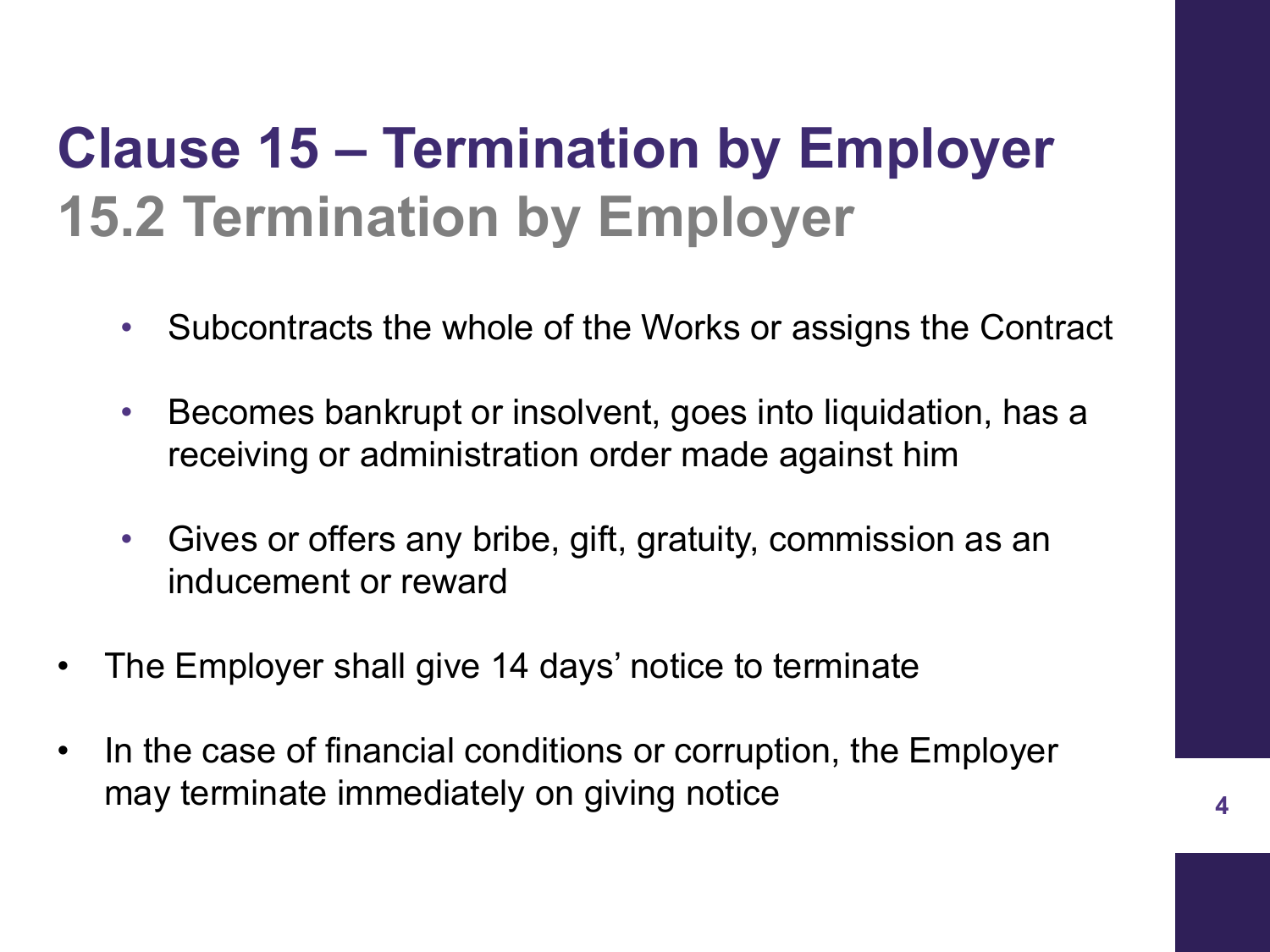- On being issued with a notice of termination, the Contract shall:
	- Leave the Site and deliver any Goods, Contractor's Documents and other design documents to the Engineer
	- Arrange for the removal of Equipment and Temporary Works
- After termination, the Employer may complete the Works or arrange for others to do so
- The Employer may use any Goods, Contractor's Documents and other design documents **<sup>5</sup>**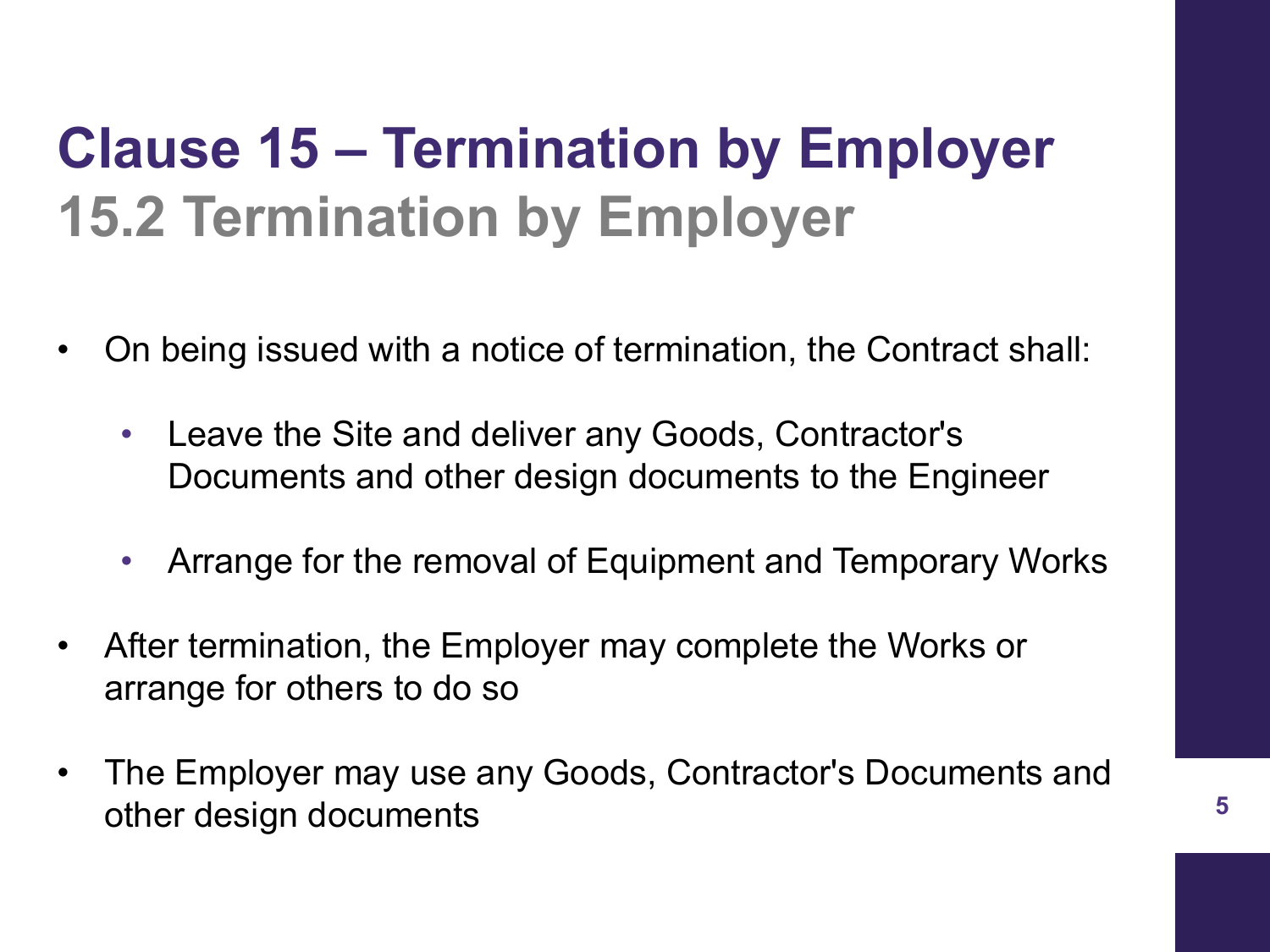- The Contractor shall arrange for the removal of the Contractor's Equipment and Temporary Works, at the risk and cost of the **Contractor**
- If the Contractor has failed to make any payment due to the Employer, these items may be sold by the Employer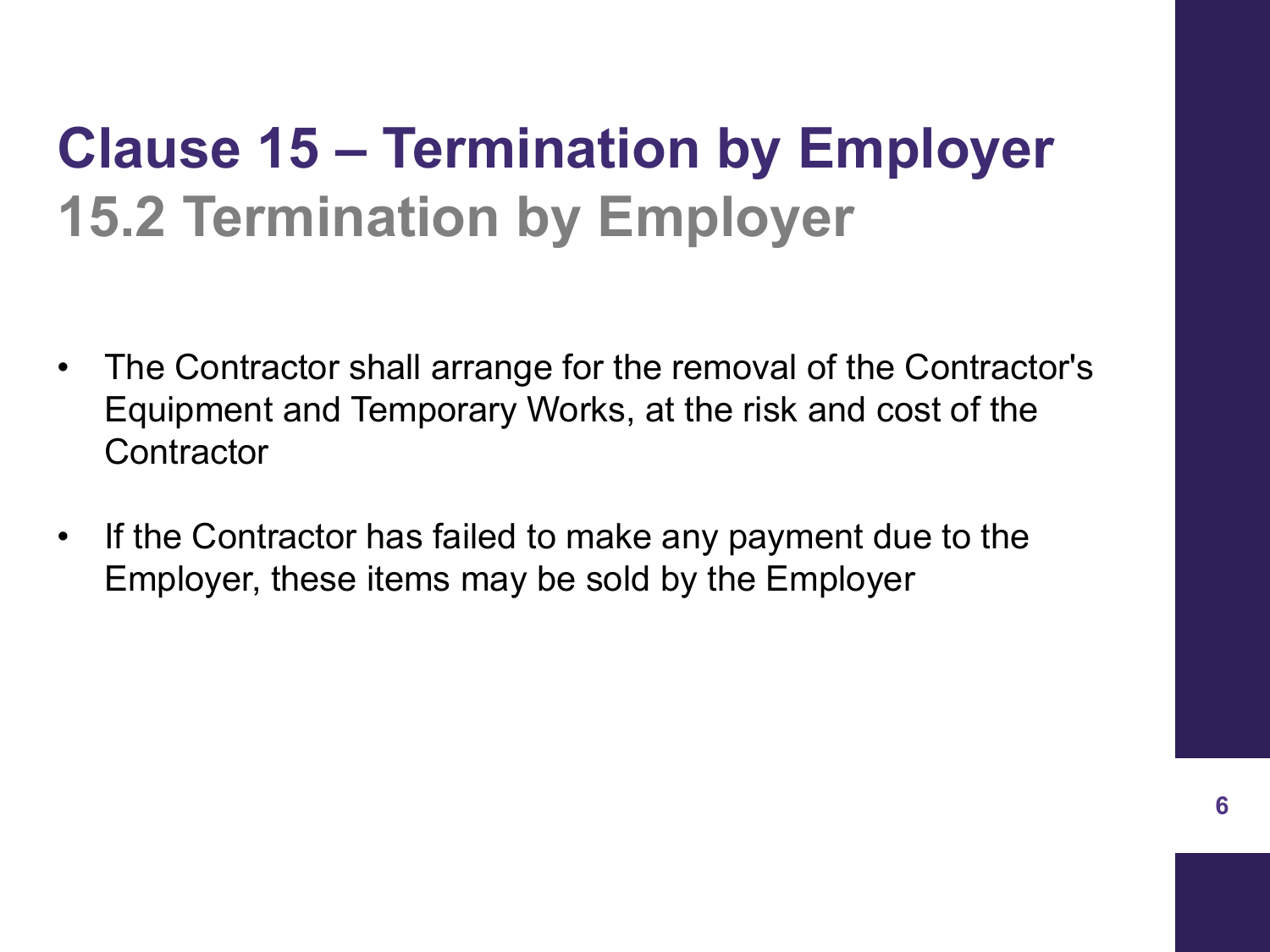#### **Clause 15 – Termination by Employer 15.3 Valuation at Date of Termination**

• After a notice of termination has been issued the Engineer shall agree or determine the value of the Works, Goods and Contractor's Documents and any other sums due to the **Contractor**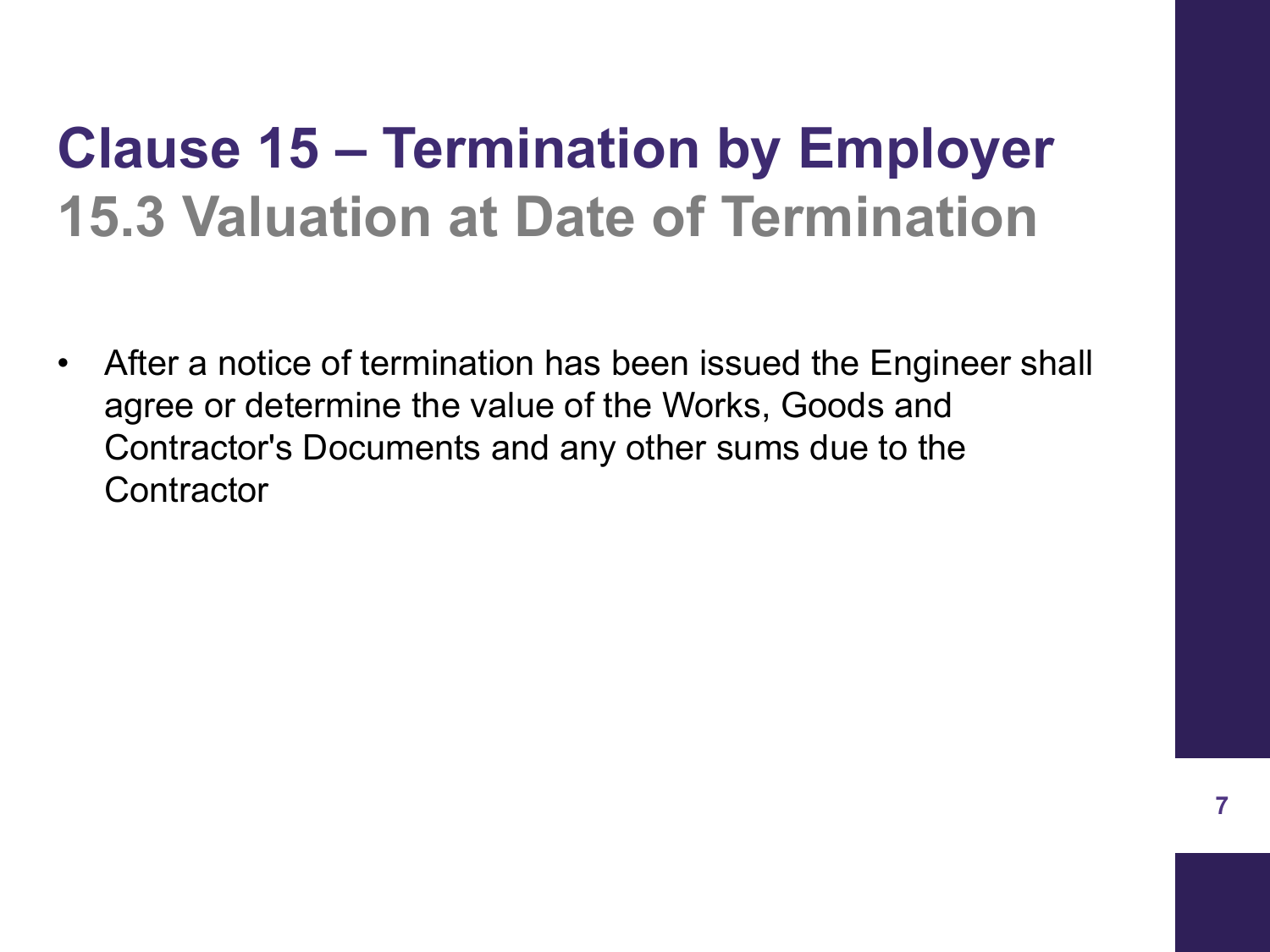### **Clause 15 – Termination by Employer 15.4 Payment after Termination**

- After a notice of termination has been issued, the Employer may:
	- Claim any incurred costs from the Contractor
	- Withhold further payments until all other costs incurred by the Employer have been established
	- Recover any losses and damages incurred by the Employer and any extra costs for completing the Works
	- After recovering any losses, damages and extra costs, the Employer shall pay any balance to the Contractor **<sup>8</sup>**